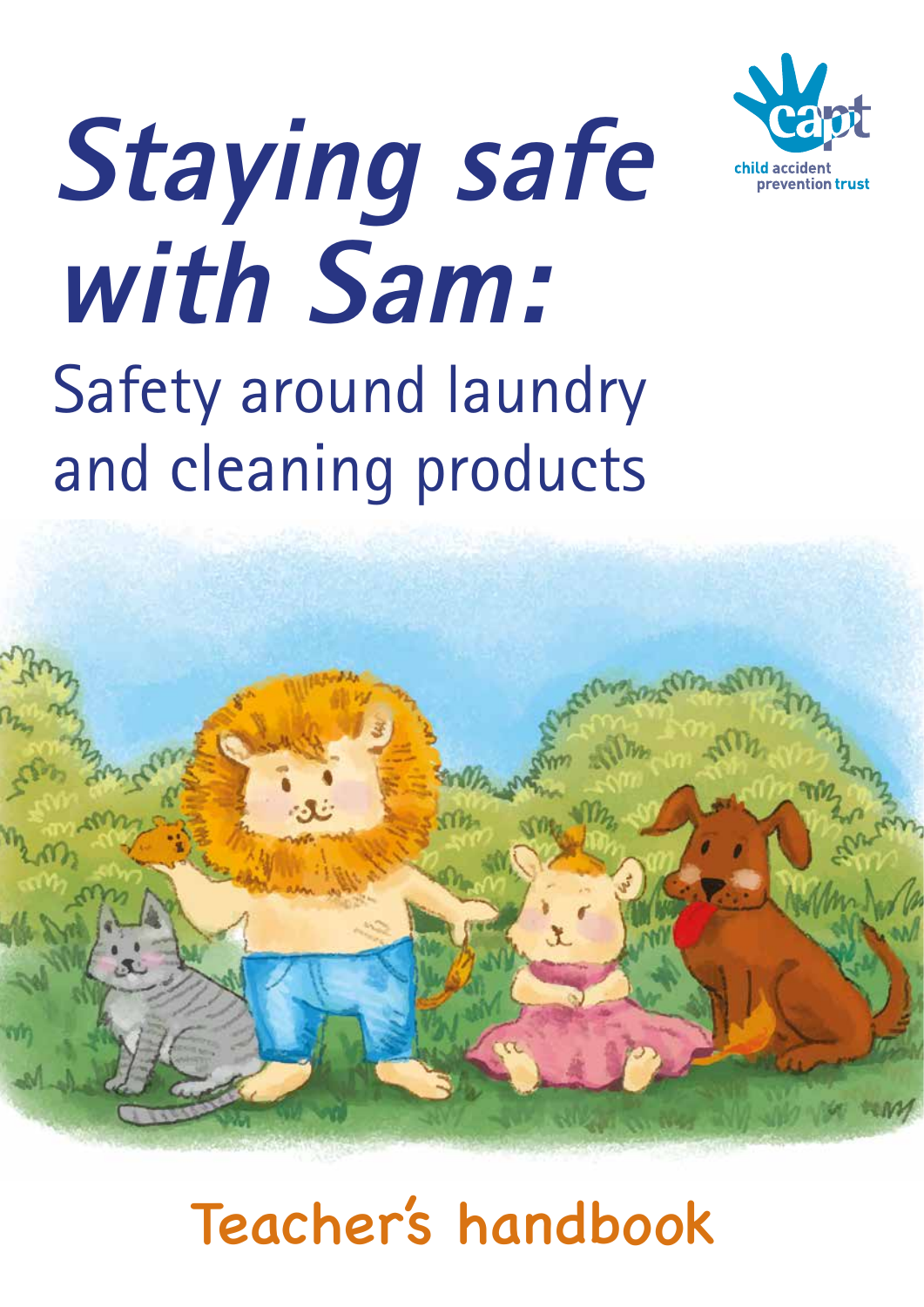# **Staying safe with Sam:**  Safety around laundry and cleaning products

#### **Why we have developed this resource**

Cleaning and laundry products make our lives much easier but, if they get into the hands of unsuspecting young children, they can cause serious harm.

Parents and carers have the key role to play in keeping young children safe at home. But there is evidence that, from around the age of 3½ to 4, children start to understand some of the concepts around keeping themselves safe and behave safely with greater consistency.

Also, when you teach children safety messages from a young age, with repetition the safe behaviour can become automatic. When children carry safety messages back into their family homes, there is an opportunity for the learned behaviour to be reinforced.

That's why the Child Accident Prevention Trust, with the generous support of the UK Cleaning Products Industry Association, has developed this educational resource, to help teach reception age children how to stay safe around cleaning and laundry products, and to support parents to keep their children safe at home.

#### **About the resource**

**The resource has four parts:**

The **Staying safe with Sam story book**,

featuring four different scenarios where children may encounter laundry and cleaning products – washing clothes, looking in a shopping bag, cleaning the bath and looking under the sink.

A **poster** to display in your classroom.

This **teacher's handbook**, which includes:

- The curriculum links covered by the resource (page 2).
- Background information to support you in delivering the lessons, including advice on risk management (page 2) and a fact sheet (pages 4 to 5).
- An introductory session on laundry and cleaning products (pages 6 to 7).
- A lesson plan for each of the four scenarios in the story book, to help you teach the children about safety around cleaning and laundry products (pages 8 to 11).
- Ideas for extension activities with the children (pages 12 to 13) and for a session with parents (page 13) plus a colouring-in activity sheet to use in the classroom (page 14).

**Home-link materials** to reinforce children's learning and support parents in keeping their children safe: a cover letter, a mini story book for parents to read with their children, a homework sheet, a copy of the chant and a fact sheet.

#### **Downloads**

You can download a PDF of the story book for your classroom whiteboard plus copies of all the other resources here: **www.capt.org.uk/staying-safe-with-sam**

**1**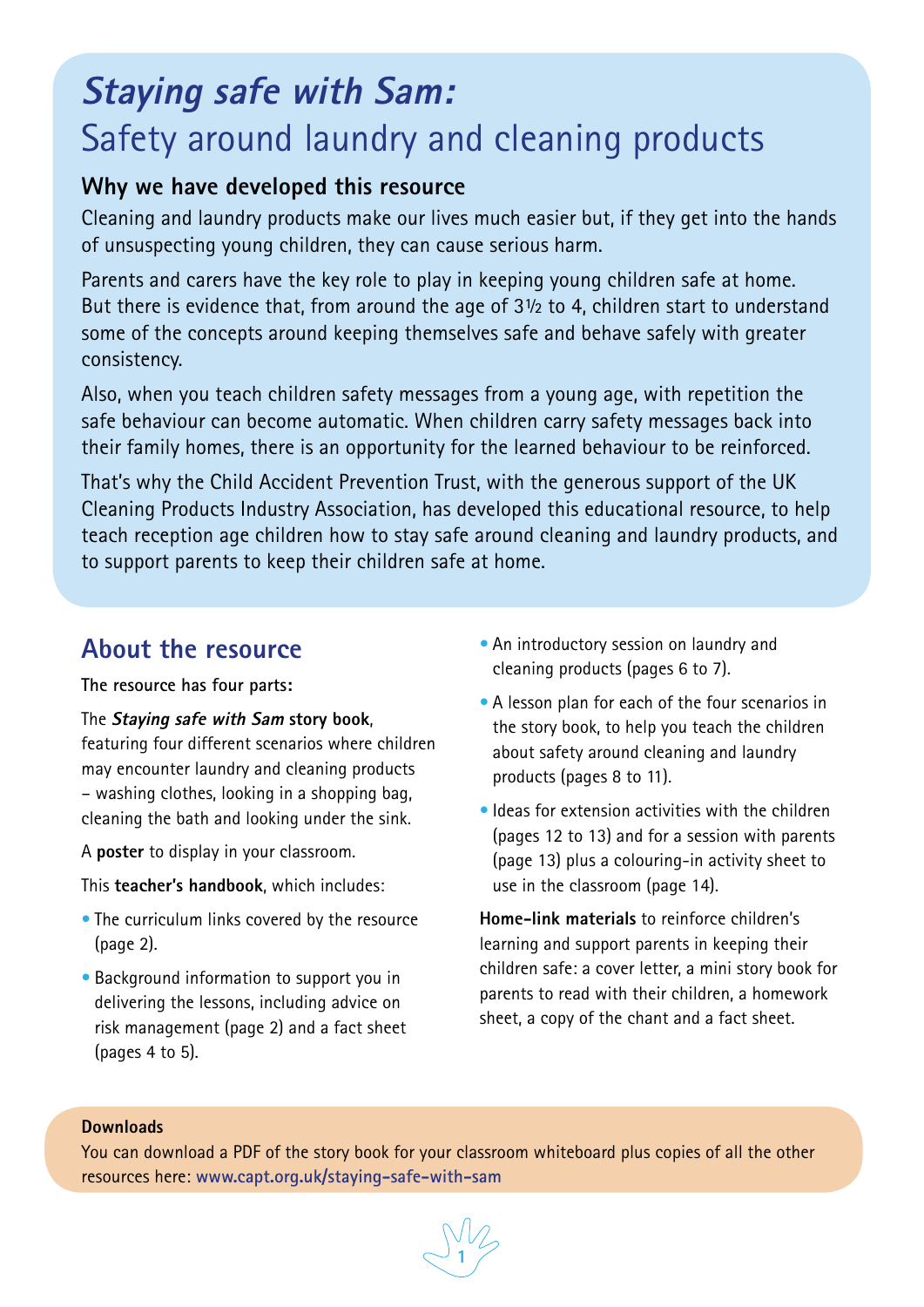#### **Curriculum links**

#### **Early Years Foundation Stage**

The *Staying Safe with Sam* pack has been designed to support:

- The reception curriculum for the Early Years Foundation Stage, particularly communication and language, personal, social and emotional development and understanding the world.
- The recommendations of Ofsted's 2017 report *Bold Beginnings*. This found: "Reading was at the heart of the curriculum in the most successful classes. Listening to stories, poems and rhymes fed children's imagination, enhanced their vocabulary and developed their comprehension."

85% of teachers involved in the pilot agreed that the pack supported vocabulary, while 92% agreed it supported comprehension. Teachers reported:

*"For a foundation stage resource, it picked up a lot of speaking and listening. We shared the story book and asked the questions in the handbook. The discussions were amazing."*

*"It fitted in well because we were talking about ourselves, how we grow, how we keep safe."*

*"It covered an important part of our curriculum when the children are talking about different things in their environment. We used it as an entire week's planning."* 

#### **Risk management**

Given the topic, it is important to make sure that the lessons promote safe behaviours through example. For example:

- Ensure that any props you use are clean and free of chemicals but handle them with care as if they contained cleaning products. Explain why you are being careful to the children – because cleaners are so strong, they can make your skin and eyes hurt/sore if you get the liquid on you.
- If you have any concerns about using props, you may wish to use A4 size photos of laundry and cleaning products instead.
- Make sure that any discussion does not inadvertently promote an unsafe interest in the products among the children, by plenty of repetition of the message that these things can hurt your tummy, eyes and skin.
- Children like to help adults with tasks around the home and are likely to give examples. Praise them for helping, but ensure that the safety message 'Ask a grown up!' comes across strongly.

 $\sim$  2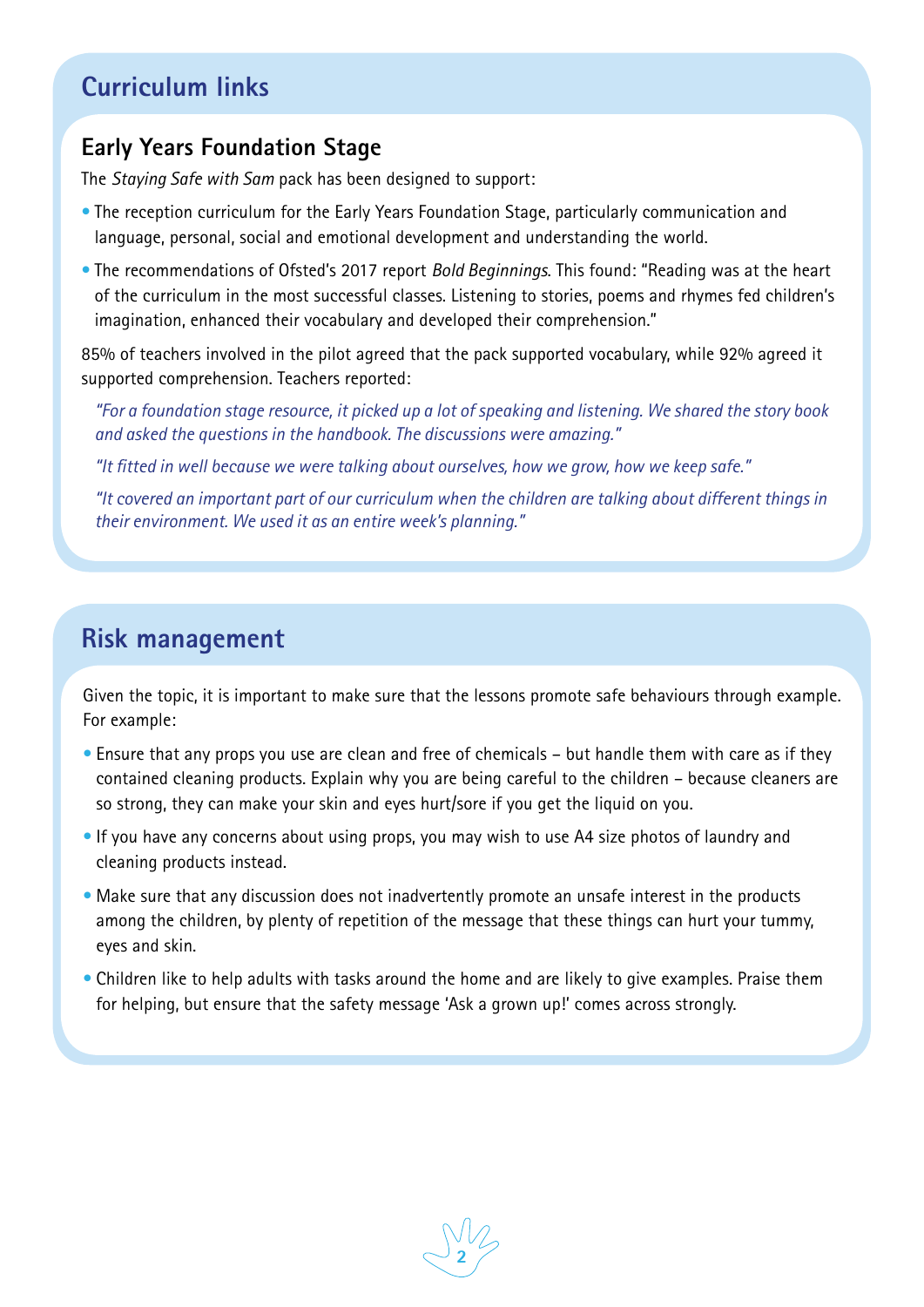# **Background material and general guidance**

| Subject knowledge                                        | We have included a fact sheet to enable you to talk with confidence<br>about the subject.                                                                                                                                   |
|----------------------------------------------------------|-----------------------------------------------------------------------------------------------------------------------------------------------------------------------------------------------------------------------------|
| The lesson plan                                          | We have aimed to provide you with all the guidance you may need.<br>Because teaching this topic carries some risks (see risk management<br>above) we have given more detail than you might come across for<br>other topics. |
|                                                          | At the same time, given your experience of working with children this<br>age, we have not been overly prescriptive. There is flexibility for you<br>to bring the material to life in your own style.                        |
|                                                          | In terms of teaching the different scenarios, you may wish to split<br>them over a week, a month or a half term.                                                                                                            |
| <b>Pitching the lesson</b><br>at the right level         | This resource has been designed for children aged 4 to 5, but some<br>pupils, including those with special needs or English as an additional<br>language, may need more help to understand concepts in the lesson.          |
|                                                          | You can adapt the phrases we have suggested in the lesson plan to<br>suit your children, switching words to suit their age, learning ability<br>or the region of the country.                                               |
| <b>Thinking about</b><br>younger brothers<br>and sisters | The peak age for hospital admissions from accidental poisoning from<br>cleaning and laundry products is one to three. So one of the aims of<br>this resource is to encourage the children to:                               |
|                                                          | . Look out for younger brothers and sisters.                                                                                                                                                                                |
|                                                          | • Alert a grown-up, if they spot a danger with a cleaning or laundry<br>product.                                                                                                                                            |
|                                                          | The children do not need to take on responsibility for younger<br>siblings, but they can play a role in watching out for dangers in<br>the home.                                                                            |
|                                                          | Emphasise that younger family members 'are too young/small to<br>understand'.                                                                                                                                               |
|                                                          | Look out for opportunities in discussion to raise or explore this point.<br>You may also want to do a role play involving a younger brother or<br>sister as an extension activity.                                          |

**3**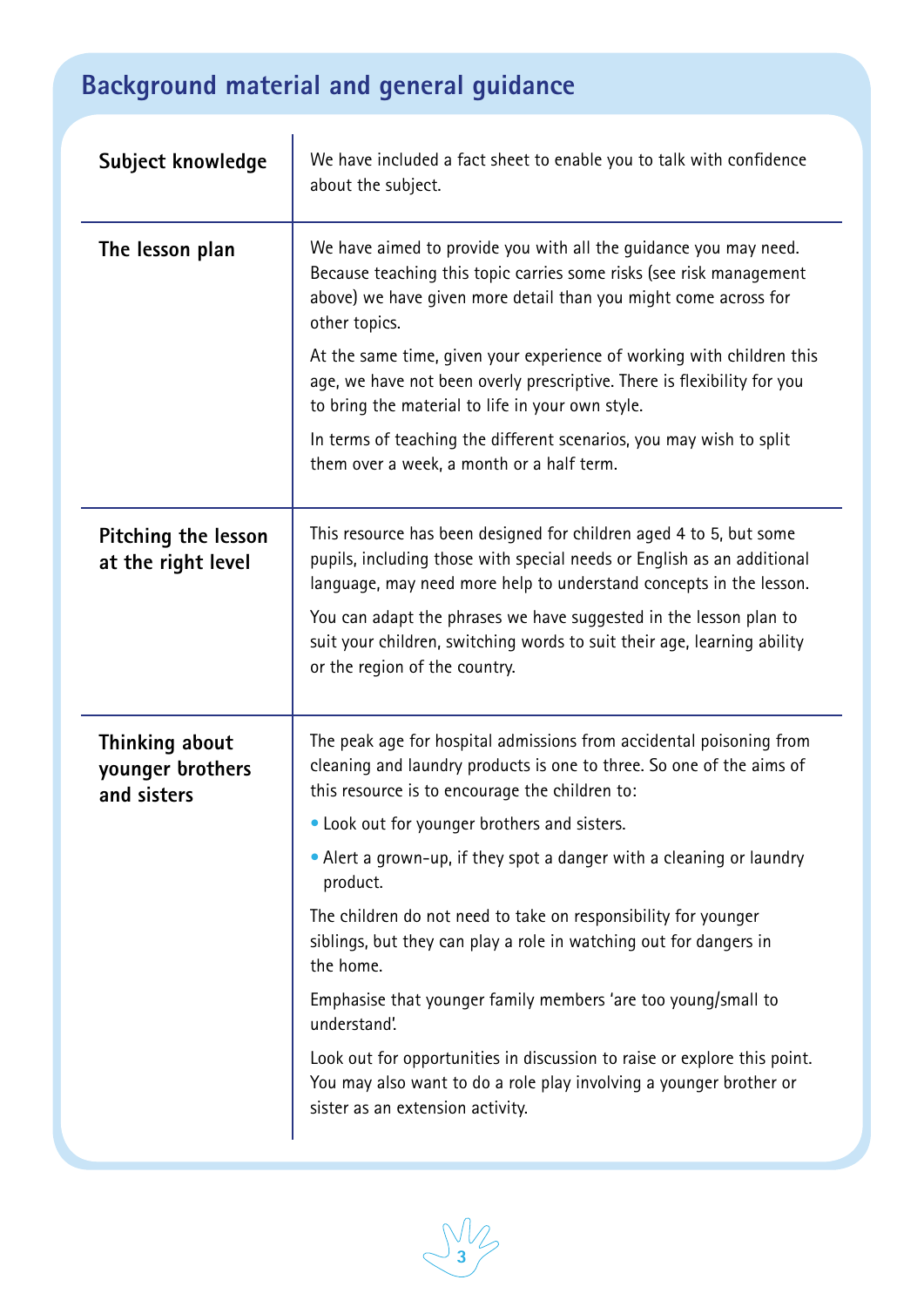# **Staying safe with Sam: Fact sheet for teachers**

From around 3½ to 4 years of age, children can start to learn safety concepts that help them to engage with the world around them in a safer way. They can also gain a sense of responsibility from looking out for dangers for younger siblings.

This fact sheet is here to support you with background information before you deliver a safety session with your class.

#### **Risks from laundry and cleaning products**

Accidental poisoning is the third most common reason for children under five to be admitted to hospital. Household chemicals, including laundry and cleaning products, cause one in five of these hospital admissions.

However, laundry and cleaning products don't just pose a poisoning risk, as they can also hurt children if they get them in their eyes or on their skin.

Young children are at most risk because they explore by putting things in their mouths. Older children are at risk if they try to copy adults around them or 'help' with cleaning tasks without supervision.

It's not always obvious which products can be dangerous. Washing up liquid is relatively harmless for example, but oven cleaner can cause caustic burns if swallowed. You wouldn't expect small children to be able to tell products apart, which is why the message to children is to ask a grown-up.

#### **Why are children so at risk?**

- Little children investigate the world around them by putting things in their mouths. This is a natural part of development, but dangerous if cleaning products are left within their reach
- Older children like to copy or help the adults around them. This, combined with their growing abilities to open things and climb up to reach things that look interesting, means they may get into products they shouldn't.
- Laundry and cleaning products can be brightly coloured and child appealing washing capsules are a good example. But they can cause damage to eyes if bitten into and further harm if swallowed.

#### **Safety features**

Some cleaning products have **child-resistant tops**. These are designed to make it harder for young children to open a bottle containing a potentially harmful product. But child-resistant does not mean child-proof. With increased dexterity, some 3 and 4 year-olds can open child-resistant tops in seconds!

Some laundry products, for example washing capsules and tablets ('liquitabs'), come in boxes with **child-frustrating closures**. Again, these make it harder for young children to open them, though remember they are not child-proof.

All washing capsules and tablets now have their film coated with a **bitter safety ingredient** designed to make the child spit the product out rather than swallow it. Some cleaning and household products have a bittering agent in the liquid.

 $\sim$  4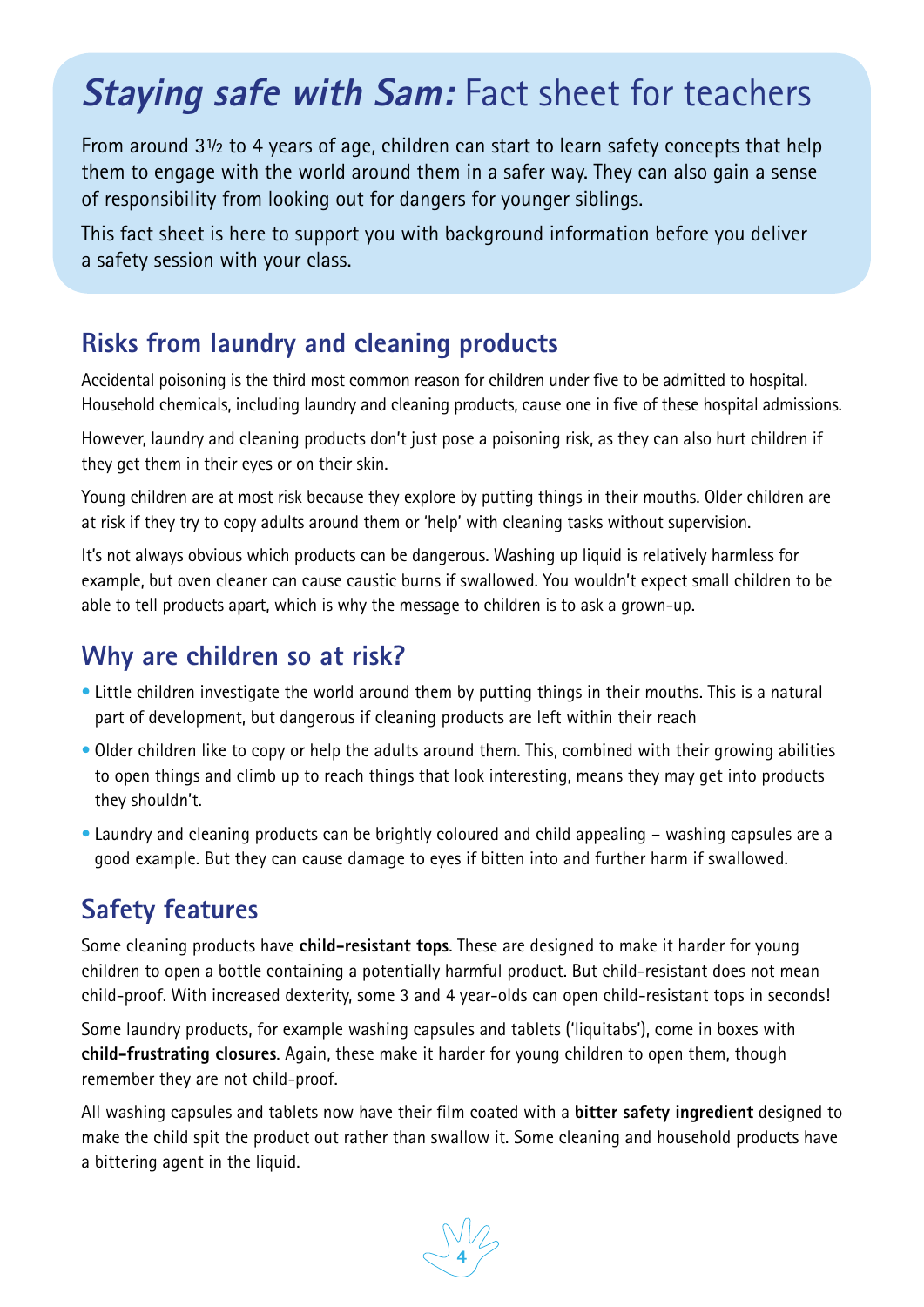#### **Labels**

Product labels have helpful indicators to show how hazardous the product is and advice on safe use and safe storage. These include safety symbols and icons.



 This symbol indicates health hazards like skin irritation or sensitisation, serious eye irritation, or that a product could be harmful if swallowed.



This symbol indicates more severe health hazards.

#### **Prevention advice**

- Keep laundry and cleaning things on a high shelf or in a cupboard with a safety lock.
- Put laundry and cleaning products away as soon as they've been used.
- Watch out for children taking the washing capsule or tablet out of the washing machine. Close the door straight away.
- Don't pour cleaning products into other bottles like drinks bottles. Children can get confused.
- Be careful round at friends' and relatives' homes, where children may find dangerous products under the sink or by the toilet.

#### **First aid advice**

- If the product gets into a child's eyes, wash carefully with water. If the eye irritation carries on, get medical advice.
- If a child swallows a laundry or cleaning product, get medical advice. Don't make them sick or give them anything to eat or drink.
- Get medical help straight away if a child's mouth is burning or if they are being sick, blacking out, having fits or feeling very sleepy.
- Remember to have the product container with you when you get medical advice, as this will make it easier to provide the right treatment for the child.

**5**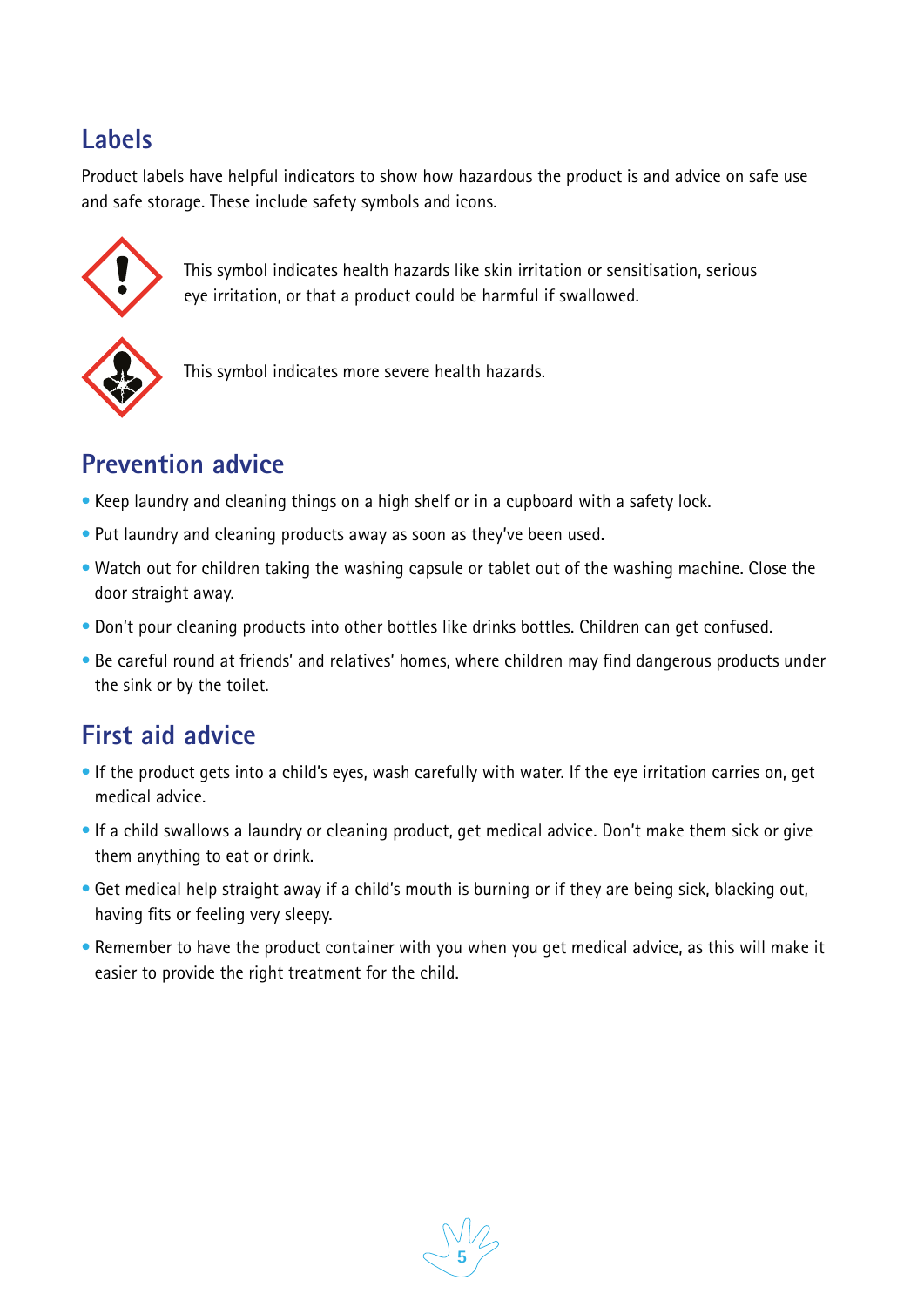# **Before reading the first story:**  Introducing laundry and cleaning products

| What to do                                                                                                                                                                                                                                                                                                                                                                                                                    | <b>Resources and tips</b>                                                                                                                                                                                                                                                                                                                     |
|-------------------------------------------------------------------------------------------------------------------------------------------------------------------------------------------------------------------------------------------------------------------------------------------------------------------------------------------------------------------------------------------------------------------------------|-----------------------------------------------------------------------------------------------------------------------------------------------------------------------------------------------------------------------------------------------------------------------------------------------------------------------------------------------|
| 1. Ask the children the following questions and<br>explore their answers.<br>• Who does the cleaning at home? Who washes<br>the clothes? (acknowledge that children<br>might help)<br>• Where does this happen in the house?<br>(kitchen/bathroom/ toilet/washing machine etc)<br>• Why do we do cleaning? (safe and hygienic<br>home, removing dirt etc)<br>• What helps? (water/bucket/mop/cleaning<br>products/cloths etc) | Selection of empty (washed) laundry and<br>cleaning product containers on a tray, including<br>an empty box of washing capsules, initially out of<br>sight and reach of the children.<br>OR, if you prefer, photos of laundry and cleaning<br>products.                                                                                       |
| 2. Bring out the tray with the laundry and<br>cleaning product containers / the photos of<br>the products, ask the questions below and<br>explore the children's answers:<br>• What have we got here?<br>• Does mum/dad/grandma/grandad use these?                                                                                                                                                                            | This is to illustrate the range of jobs these<br>products do rather than to teach about specific<br>products.<br>Some children may not recognise all the<br>products, perhaps because their parents don't use<br>them or have other names for them. This isn't a<br>problem as we are talking in general terms about<br>washing and cleaning. |
| 3. Select some of the containers/photos and very<br>briefly mention what they are for (toilet/floor/<br>clothes etc)                                                                                                                                                                                                                                                                                                          |                                                                                                                                                                                                                                                                                                                                               |
| 4. Explain: 'They make things clean and shiny.<br>They remove dirt and germs (tiny bugs that<br>can make you sick). They can do this because<br>they are very strong.                                                                                                                                                                                                                                                         |                                                                                                                                                                                                                                                                                                                                               |

**5 6**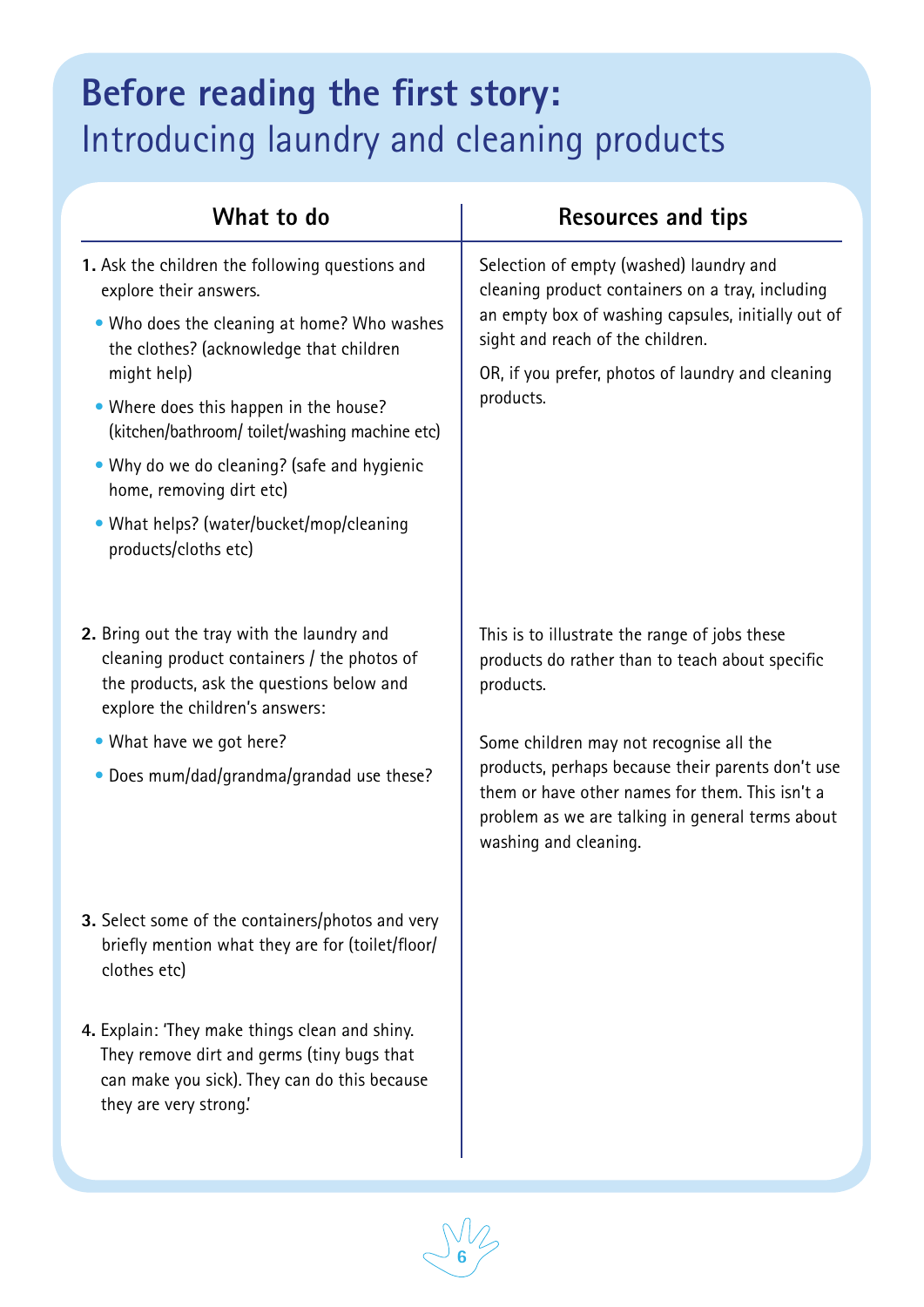| What to do                                                                                                                                                                                                                                                                          | <b>Resources and tips</b>                                                                                              |
|-------------------------------------------------------------------------------------------------------------------------------------------------------------------------------------------------------------------------------------------------------------------------------------|------------------------------------------------------------------------------------------------------------------------|
| 5. Explain how the products can be harmful and<br>discuss some of their experiences:                                                                                                                                                                                                |                                                                                                                        |
| 'All of these cleaning things are great. They can<br>make your home clean and safe from germs<br>(tiny bugs). But because the cleaners are so<br>strong, they can make your skin and eyes hurt/<br>sore if you get the liquid on you. That's why<br>only grown-ups should use them. |                                                                                                                        |
| 'Has anyone ever had sore skin?<br>What was it like? (sunburn/any cause)'                                                                                                                                                                                                           |                                                                                                                        |
| 'They can also make you feel sick if you drink<br>them - has anyone ever been sick?'                                                                                                                                                                                                |                                                                                                                        |
| 6. Stress the need to be careful around the<br>products:                                                                                                                                                                                                                            |                                                                                                                        |
| 'That's why cleaning things always have to be<br>put away when they are not being used.                                                                                                                                                                                             |                                                                                                                        |
| 'You must never touch cleaning things unless a<br>grown-up says it's ok!                                                                                                                                                                                                            |                                                                                                                        |
| 'If you see a cleaner that has not been put<br>away, don't touch it - tell a grown up.'                                                                                                                                                                                             |                                                                                                                        |
| 'If you see a cleaning bottle and are thinking<br>what to do - ask a grown up.                                                                                                                                                                                                      |                                                                                                                        |
| 7. Explain that you have a chant to help the<br>children remember what to do.                                                                                                                                                                                                       |                                                                                                                        |
| 'Here's a chant that reminds us what to do -<br><b>ASK A GROWN UP!'</b>                                                                                                                                                                                                             | The chant works well as a question and response.                                                                       |
| 'It's always best to ask a grown-up up if you're<br>not sure or something is wrong'                                                                                                                                                                                                 | You may want to encourage the children to copy<br>Sam's thumbs up action, when they call out<br><b>ASK A GROWN UP!</b> |
| 'Can I eat this? ASK A GROWN UP!'                                                                                                                                                                                                                                                   |                                                                                                                        |
| 'Can I drink that? ASK A GROWN UP!'                                                                                                                                                                                                                                                 |                                                                                                                        |
| 'Can I touch that? ASK A GROWN UP!'                                                                                                                                                                                                                                                 |                                                                                                                        |
| 'Always remember: ASK A GROWN UP!'                                                                                                                                                                                                                                                  |                                                                                                                        |
|                                                                                                                                                                                                                                                                                     |                                                                                                                        |

**12**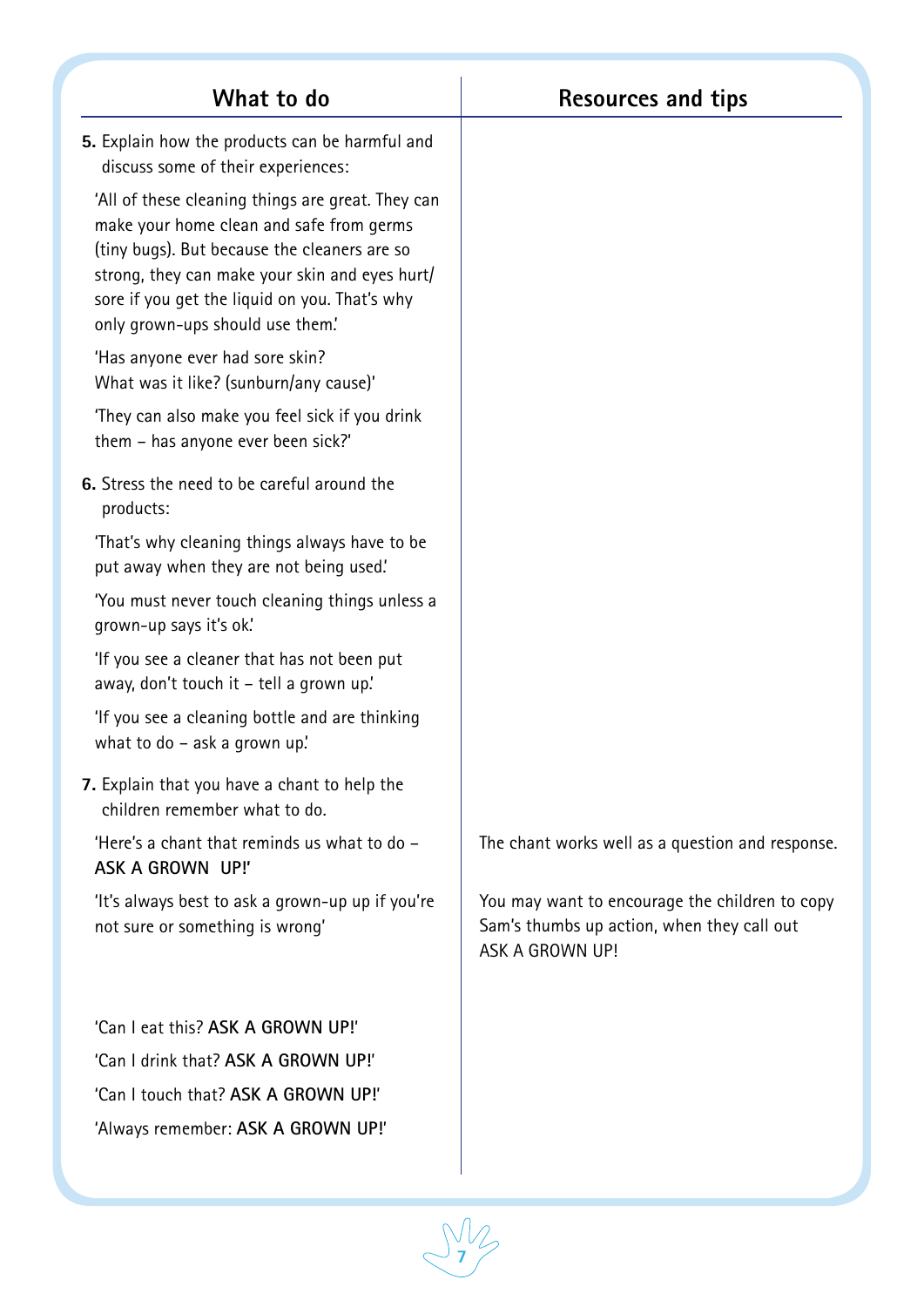# **Scenario 1:** Washing the clothes

- **1.** Show the **front cover of the book**, introduce Sam and Lily, and see if the children can guess they are lions: **'I'd like you to meet Sam and his sister Lily. What kind of animals do you think they are?'**
- **2. Page 1:** Check with the children that they have remembered the names.
- **3.** Tell them: **'Here's Sam. Sam is going to tell you a story about washing clothes with his dad'.** Then start reading the story.
- **4.** Show **page 2** (sorting the washing and dad making the tea) and read the story.
- **5.** Show **page 3** (Lily reaching for the washing capsule/tablet) and read the first paragraph. **Pause** after: *'Oh no what should I do?'* Ask:

 **'What is Sam worried about? What is he thinking? Do you know why?'**

**6.** Encourage the children to identify what is happening. Then explain:

 **'Lily has picked up the little washing tab that grown-ups use for washing the clothes. They have lovely colours, which is why little children like Lily may want to play with them. But it's not a toy. If she bites it, it will taste nasty and make her feel sick. It needs to be locked away or put up somewhere high so she can't reach it. She is too young/little to know what to do'.**

- **7.** Ask the children if they have younger brothers or sisters. Or do they have older brothers and sisters who help them?
- **8.** Carry on with the story. Read the last paragraph on page 3: **'Daddy, I shout … "Good work! Well done, little man."**
- **9.** Show **page 4** and read the first paragraph. Ask: **Why is daddy pleased with Sam?** Confirm it's because Sam did the right thing and asked a grown-up.

Use this as an opportunity to discuss:

- Looking out for younger brothers and sisters, who are too young/little to keep themselves safe.
- The importance of asking for help from a grown-up, if they think a younger brother/sister may be in danger.
- **10.** Finish by doing the chant as a question and response. Reinforce the learning by getting the children to do Sam's thumbs up action when they respond to the question.

End by asking: **'What should we always remember? ASK A GROWN-UP!'** 

**Note: You may find it helpful to have a photo of a washing machine and a washing capsule/tablet, to help the children understand this scenario.**

**7 8**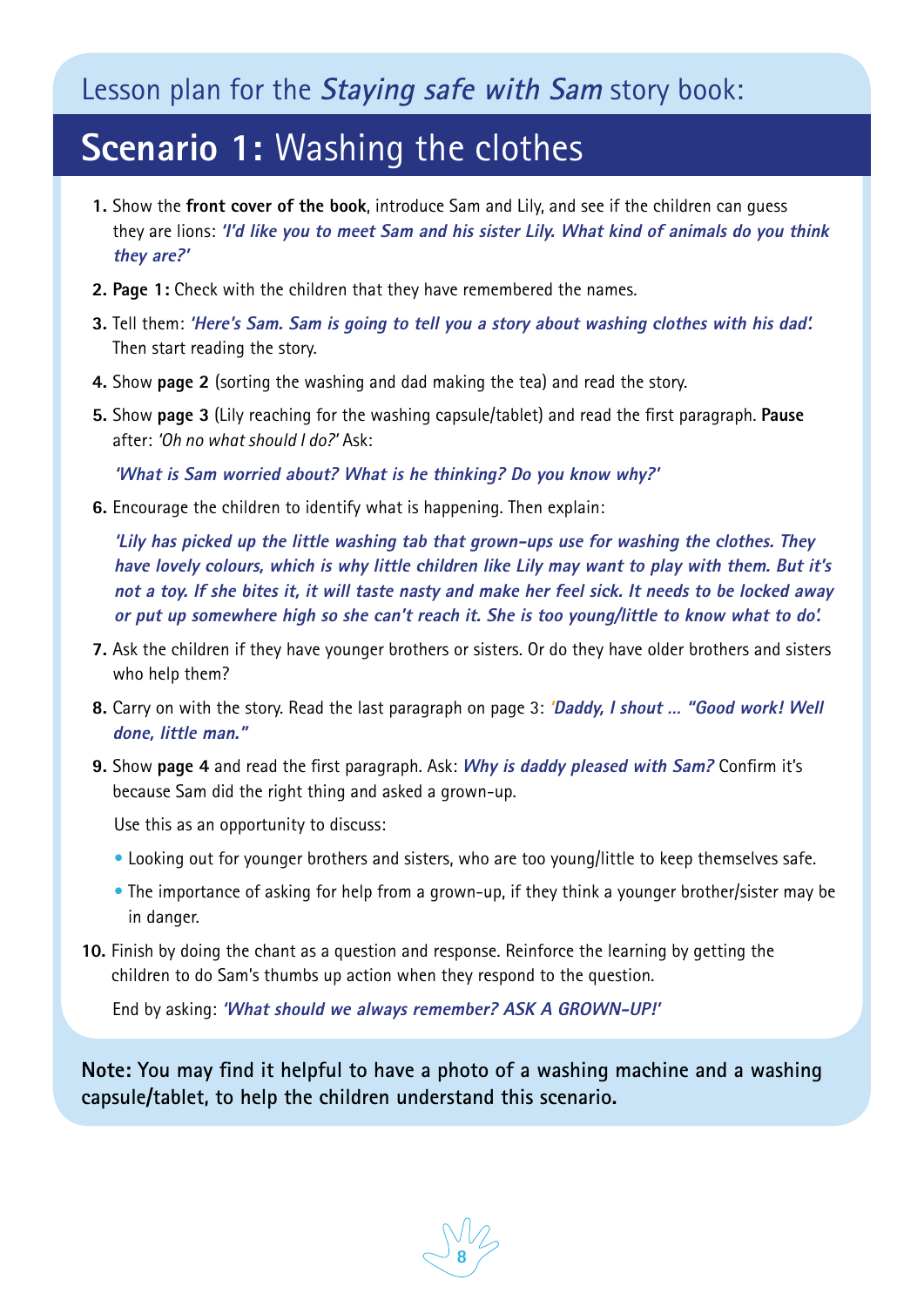# **Scenario 2:** Looking in Gran's bag

- **1.** IF you are treating each scenario as a separate lesson, show the **front cover of the book** and reintroduce Sam the lion and his little sister Lily. Explain that today you are telling a story about Sam and Lily's Gran coming to their house to visit them.
- **2.** Show **page 5** and read the story. Ask:

 **'Do you have visitors who bring special treats when they visit?'** 

 Explain that sweets are a special treat for Sam, he doesn't eat sweets very often. This is why Sam is so excited that there might be sweets in Gran's bag.

**3.** Show **page 6** and continue the story. Ask:

 **'What do you think that Sam is thinking about the bottle? Is he thinking it might be something he can drink, like juice/squash/pop?'**

**4.** Show **page 7** and continue the story. **Pause** after Sam says, **"Gran, what's in that bottle? It's all white, green and blue!"**

Ask: **'Did Sam do the right thing? Why?'**

- **5.** Confirm that he did the right thing. He asked a grown-up.
- **6.** Carry on reading Gran's explanation and advice.
- **7.** Continue to **page 8** and read the first paragraph. Ask: **Why is Gran so pleased with Sam?**  Confirm that Sam did the right thing. He asked a grown up.

 **'Gran was right. You should never just drink things that you find without asking a grown-up. Toilet cleaner can make the toilet really clean. But it can make you sick if you drink it.'** 

**8.** Finish by doing the chant as a question and response. Reinforce the learning by getting the children to do Sam's thumbs up action when they respond to the question.

End by asking: **'What should we always remember? ASK A GROWN-UP!'**

**9**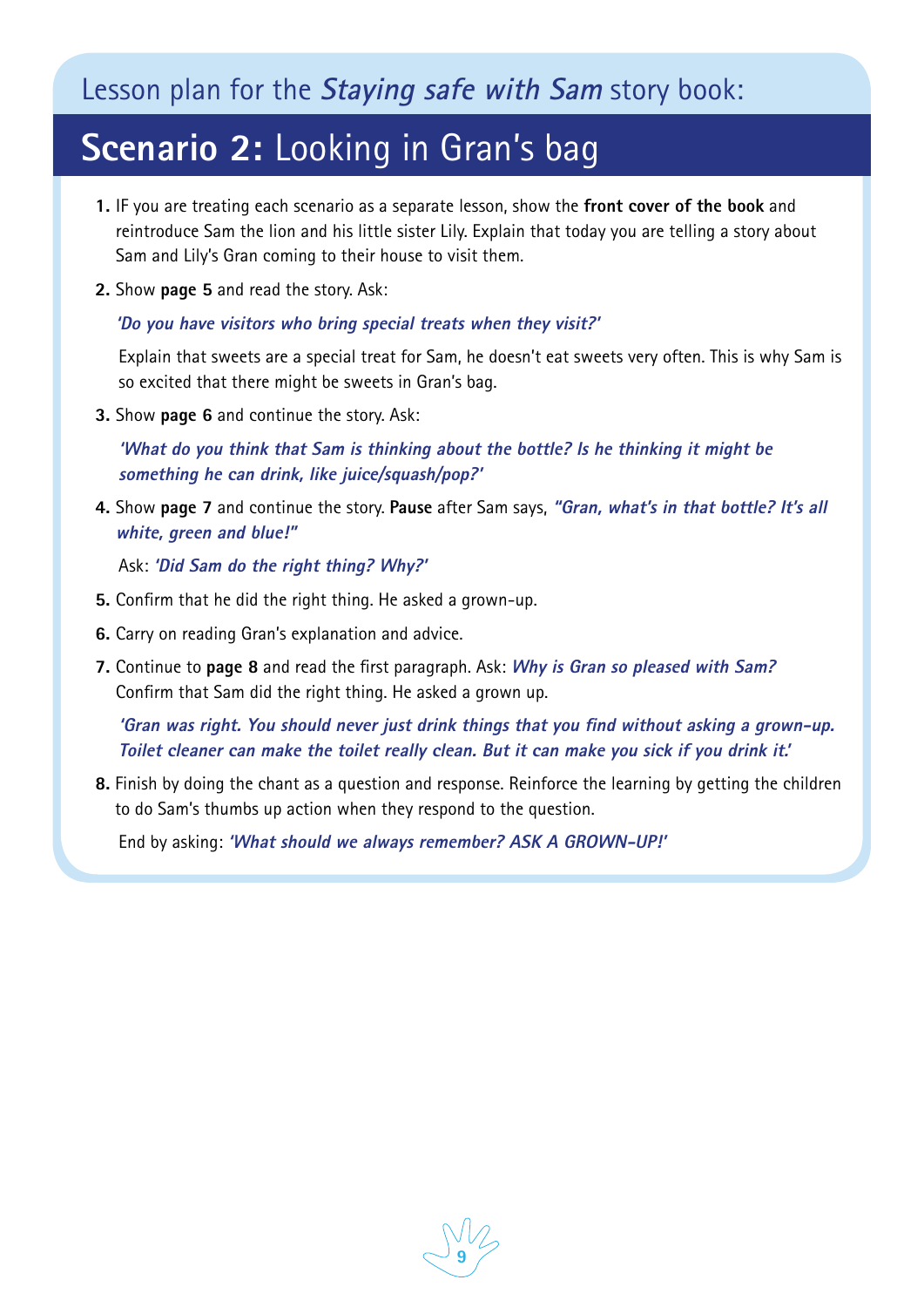# **Scenario 3:** Cleaning the bath

- **1.** IF you are treating each scenario as a separate lesson, show the **front cover of the book** and reintroduce Sam the lion. Explain that today you are telling a story about Sam's mum cleaning the bath.
- **2.** Show **page 9** and say, **'Here is Sam's mummy. She is having a busy day'.** Read the first paragraph, then **pause** and say:

 **'Mummy is thinking that she must put the bath cleaner away somewhere safe when she stops using it, so that Sam and Lily can't reach it. That's because it can hurt your eyes or skin.'**

- **3.** Continue the story the bell rings and mummy goes downstairs to the door.
- **4.** Show **page 10** and read the first paragraph Sam goes in the bathroom. Ask:

**'What do you think Sam is thinking?'**

**5.** Continue the story. Read the second paragraph only and confirm what Sam is thinking – **"Should I finish cleaning the bath?..."** Ask the children:

 **'What should Sam do? Should he finish cleaning the bath? Or should he ask a grown-up? Why?'**

- **6.** Carry on with the story Sam asks his mummy.
- **7.** Show **page 11** and continue reading the story, with mum's explanation that cleaning things can be dangerous.
- **8.** Continue to **page 12** and read the first paragraph. Ask: **Why is mummy pleased with Sam?** Confirm that Sam did the right thing. He asked a grown up.

 **'Mummy was right. Bath cleaner can make the bath really clean and shiny, but it can hurt your eyes or skin. That's why only grown-ups should use it'**

**9.** Finish by doing the chant as a question and response. Reinforce the learning by getting the children to do Sam's thumbs up action when they respond to the question.

End by asking: **'What should we always remember? ASK A GROWN-UP!'**

**Note: It is possible that, during the discussion, the children may ask why Sam's mum left the bottle of bath cleaner out, when she knew it was dangerous. Explain that mummy was distracted by the doorbell and, in her rush to get downstairs to answer the door, forgot to put it away out of reach.**

**The children may also ask what Sam's mum is wearing on her hands. Explain that these are rubber gloves, as she doesn't want the cleaner to hurt her hands.**

**9 10**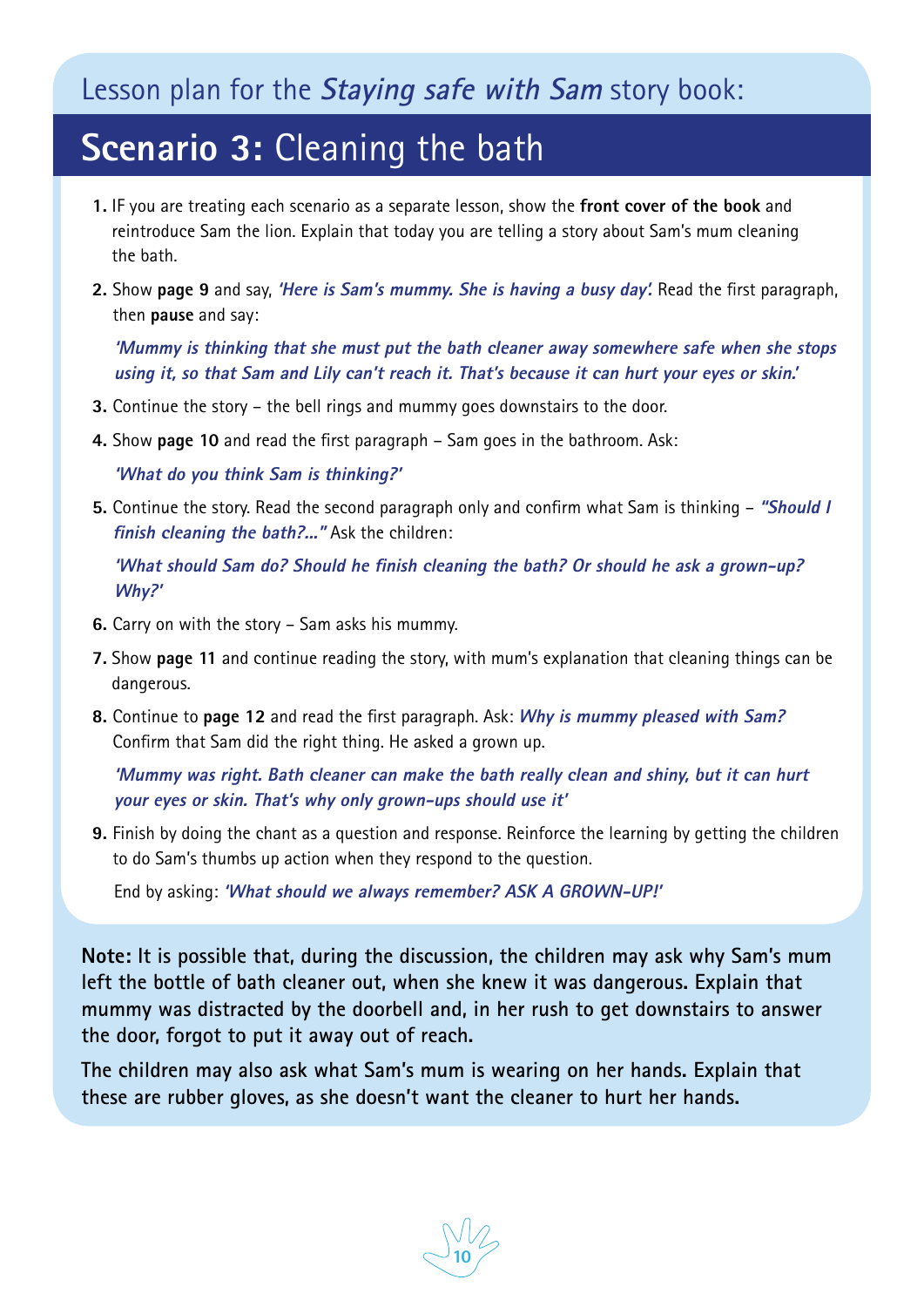# **Scenario 4:** Under the sink

- **1.** IF you are treating each scenario as a separate lesson, show the **front cover of the book** and reintroduce Sam. Explain that today you are telling a story about Sam being thirsty and looking for something to drink.
- **2.** Show **page 13** and introduce the scenario by saying: *'***Sam's having another busy day! He's hot and thirsty'.** Start to read the story.
- **3.** Show **page 14** and continue reading to the end of the second paragraph. **Pause** after Sam says, **"I don't know what to do!".** Ask the children:

 **'What should Sam do? Should he get himself a drink? Or should he ask a grown-up?'**

- **4.** Carry on with the story Sam asks his mummy.
- **5.** Show **page 15** and continue reading the story, with mum's explanation that cleaning things can make you very sick if you drink them.
- **6.** After you read out mummy saying: **"If you're thirsty, ask a grown-up to get a drink for you"**  point out to the children how, in the picture, mummy has now made drinks for Sam and Lily.
- **7.** Continue to **page 16** and read the first paragraph. Ask: **Why is Mummy pleased with Sam?** Confirm that Sam did the right thing. He asked a grown up.

 **'Mummy was right. You should never just drink things that you find. If you're thirsty, you should ask a grown-up to get a drink for you. The cleaning things that Sam found under the sink aren't good to drink, they can make you sick.'**

**8.** Finish by doing the chant as a question and response. Reinforce the learning by getting the children to do Sam's thumbs up action when they respond to the question.

End by asking: **'What should we always remember? ASK A GROWN-UP!'**

**Note: It is possible that, in the discussion of this scenario, some of the children may say that, at their house, there is a lock on the cupboard under the sink. Confirm this is a good thing. Sam's mum is so busy that she forgot she had cleaning things under the sink.** 

**Ask the children what Sam's mum should do? Should she put a lock on her cupboard, so that Sam and Lily can't look in it? If she doesn't have a lock, should she move the cleaning things to the high cupboard in the kitchen where Sam and Lily can't reach them? Reinforce that it's a good idea to keep cleaning things somewhere safe.**

**11**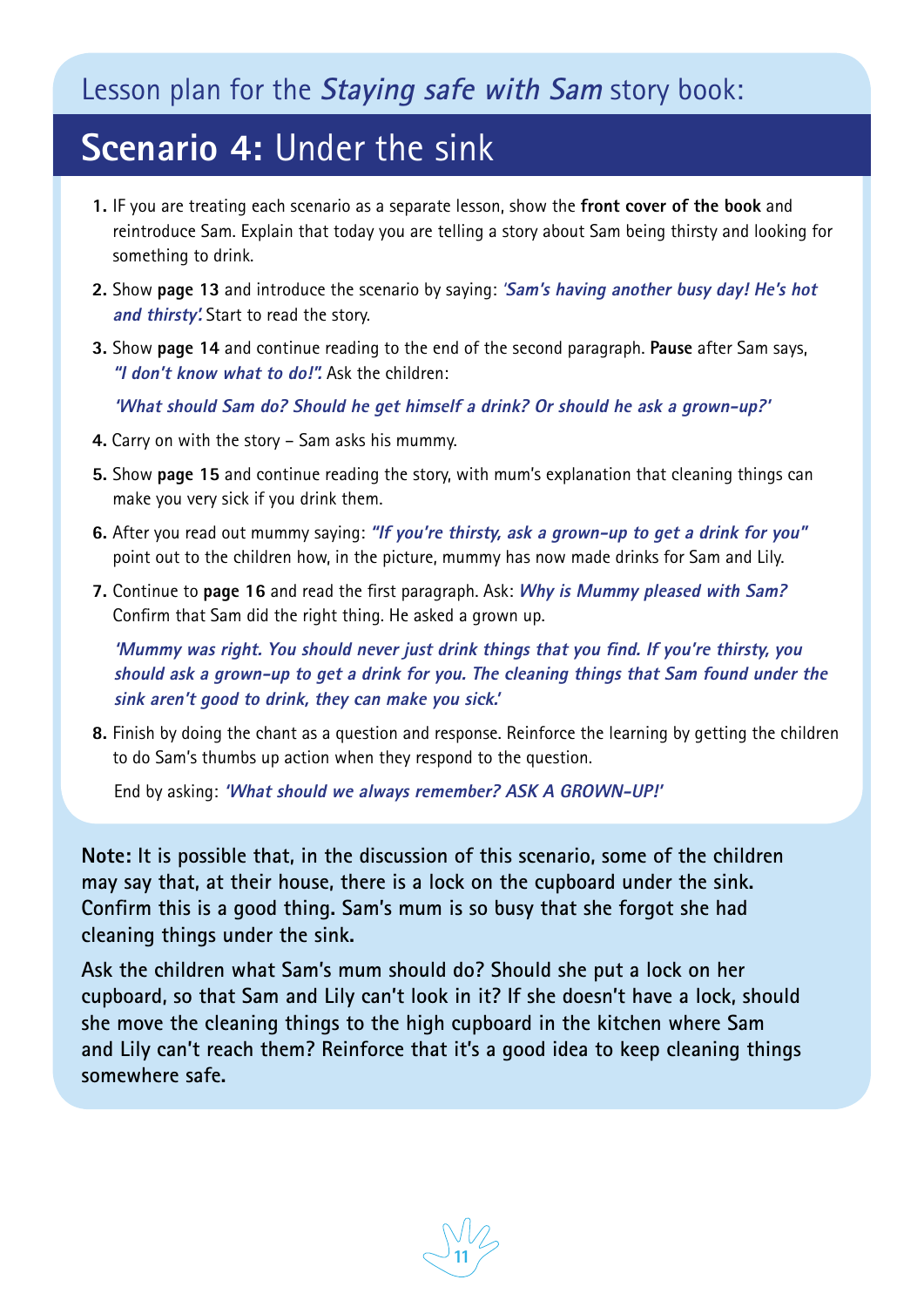#### **Activity bank of extension activities**

- **Cut out pictures from magazines** and make a collage of a kitchen, showing laundry and cleaning things stored safely where babies and small children can't reach them. This can be on a high shelf or in a cupboard with a safety lock.
- Have a large picture/photo of a high kitchen cupboard. Have smaller pictures/photos of things that the children will recognise as safe plus pictures/photos of cleaning things that might hurt them. Children as individuals or in groups to put the things that might hurt them on the picture of the cupboard. Encourage the children to ask if they are unsure about anything, to reinforce the message of asking a grown-up.
- **Using photos or pictures of safe and potentially harmful products,** develop some simple games/ activities around matching/difference e.g. pairs, snap, spot the difference. Again, encourage the children to ask if they are unsure about anything.
- **Linked to Gran's bag in scenario 2** make an activity sheet similar to the one below:

| Help Gran unpack her bag |                          |  |  |
|--------------------------|--------------------------|--|--|
| Things that are safe     | Things that are not safe |  |  |
|                          |                          |  |  |
|                          |                          |  |  |
|                          |                          |  |  |
|                          |                          |  |  |

 The children are given pictures of items from gran's bag (apples, oranges, coffee, tea etc.) plus pictures of cleaning products. Discuss the items with the children, then ask the children to put the items in the correct box. Again, encourage the children to ask if they are unsure about anything.

- **Role play being Sam and his little sister Lily in scenario 1**. Lily thinks that the washing tab is a toy and reaches for it, so she can play with it. She is too little to understand that it's not a toy and it might hurt her. What do you do?
- **Role play being Sam's mummy in scenario 4**. You had forgotten that there are cleaning things in the cupboard under the sink in the kitchen. You want to put the cleaning things somewhere safe, where Sam and Lily can't reach them. Where will you put them? In the high cupboard in the kitchen? Or can you put a lock on the cupboard under the sink?

**12 12 12**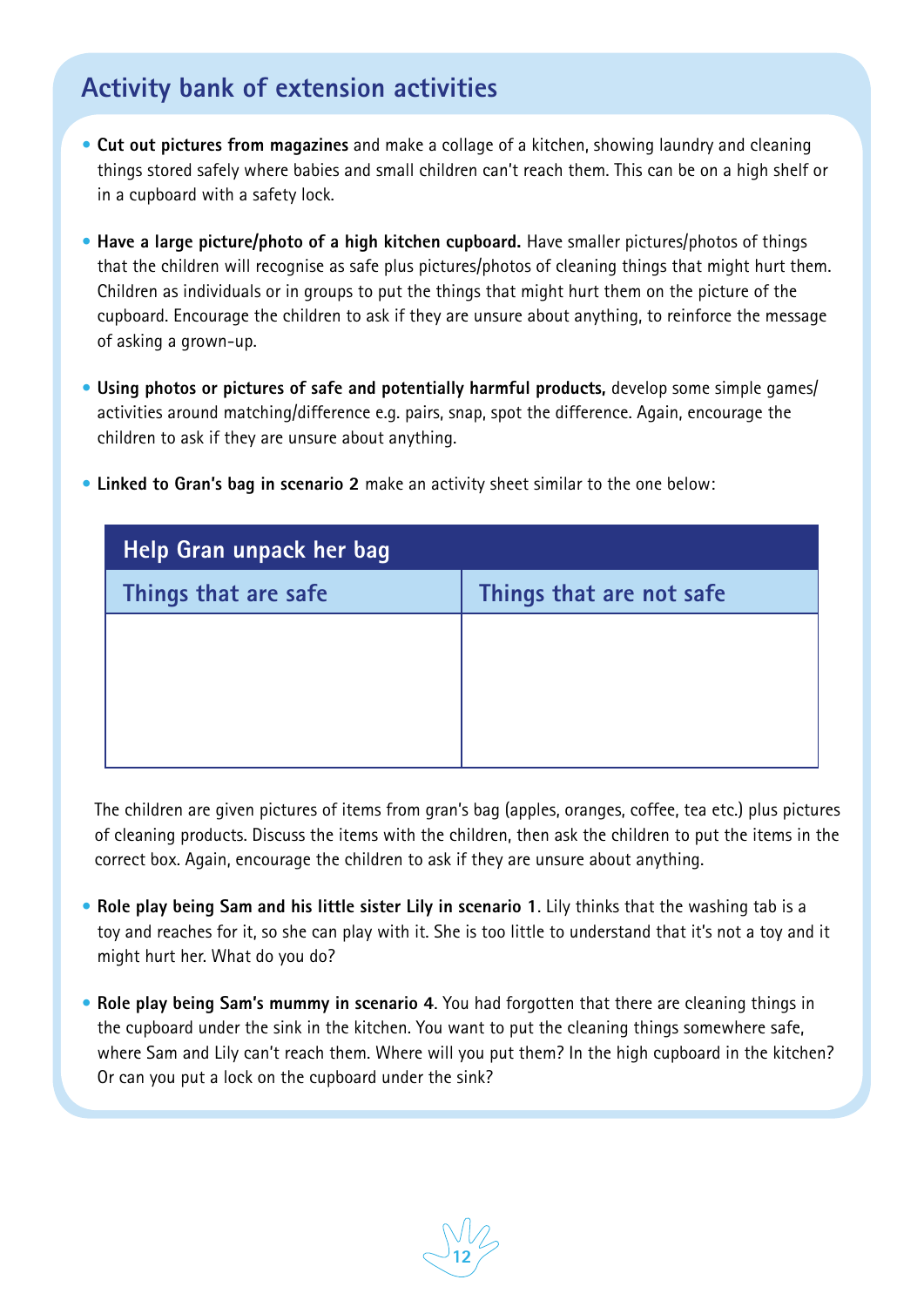#### **Activity bank of extension activities**

- **Print out pictures of different laundry and cleaning products** and encourage children to make safety posters using them.
- **Role play hanging up clothes in scenario 1**, with empty packs of products that you need to wash clothes lying around. Talk about what you can and cannot touch. Then come back to the carpet and feed back to each other about what you learnt.
- **Put pictures of different cleaning products on the smart board** and some empty packs or bottles on the creative table. Encourage children to write notes like 'do not touch' and put them on cleaning things that might hurt them. Encourage the children to ask if they are unsure about anything.
- **Role play mum cleaning the bath in scenario 3**. In the home corner, set up empty cleaning containers by a toy bath. Then do a role play activity around mummy being called to the door and discuss what to do. Should Sam help his mummy and finish cleaning the bath? Or should he ask a grown-up? Why?

#### **A session with parents**

Parents and carers can play a helpful role in reinforcing classroom learning and keeping children safe at home.

You may find it helpful to invite parents in at the end of the day to find out more. You could:

- Encourage the children to show parents their posters and explain what they have been learning.
- Get them to take their parent around the classroom to show them the signs on the creation table and any other displays or props that are set up.
- Explain to parents about the homework and hand out the home-link pack.

If many parents have English as an additional language, one option might be inviting them to participate in a 'stay and play session' with the following format:

- A brief session sharing information with parents about the dangers of laundry and cleaning products, using empty product containers to demonstrate what you mean.
- Parents then join the teacher and children to run through the first scenario on washing clothes. This enables parents to understand how brightly coloured products can be attractive to small children and exposes them to the 'Ask a grown-up' message.
- If there is time, parents can stay on to help to manage break-out sessions or 'circles' where further discussion can occur.

**13**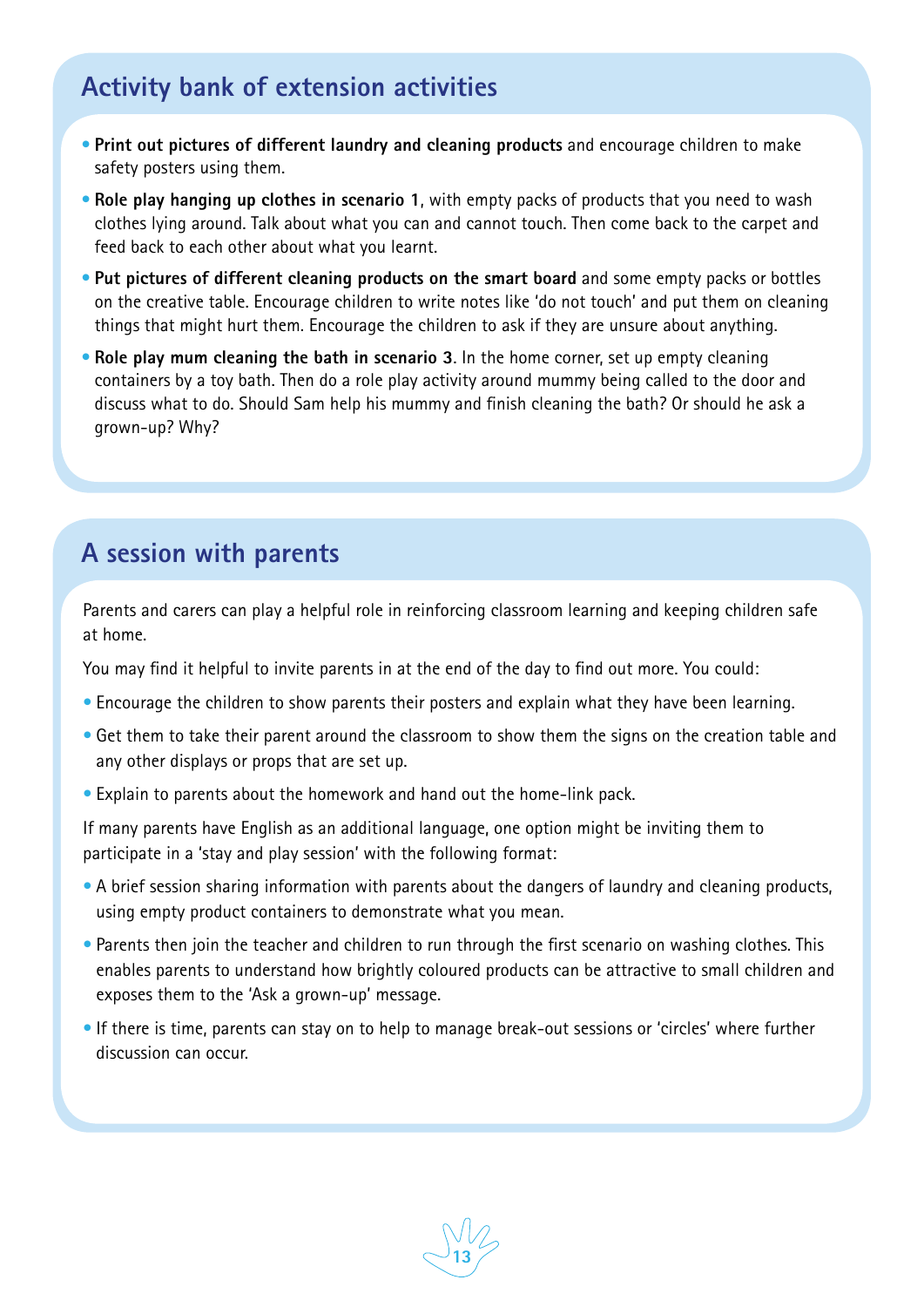